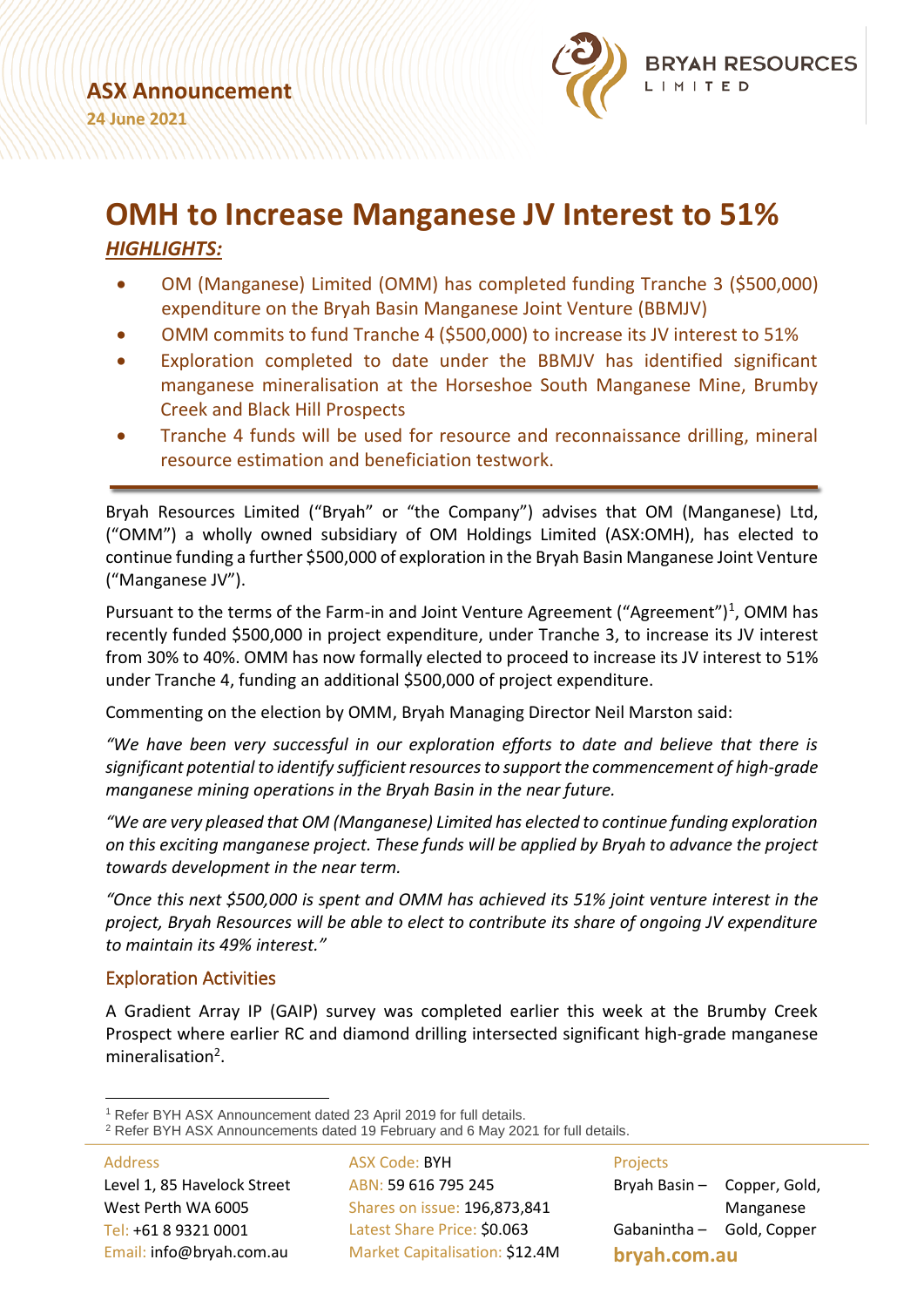

The results of the GAIP survey, once fully assessed, are expected to provide a number of new areas for follow-up drill testing.

It is intended that these funds will be used in the next quarter on the following activities:

- Reverse Circulation (RC) drilling of GAIP targets and step out resource drilling;
- Beneficiation testwork, and
- Completion of mineral resource estimates at the Horseshoe South Manganese Mine, Brumby Creek and Black Hill prospects.

RC drilling is planned to commence once a heritage survey is completed in late July 2021.

*The board of directors of Bryah Resources Limited has authorised this announcement to be given to the ASX.*

For further information, please contact:

| <b>Neil Marston</b>      | Cate Rocchi               |
|--------------------------|---------------------------|
| <b>Managing Director</b> | Perth Media               |
| Tel: +61 8 9321 0001     | E: cate@perthmedia.com.au |

## About Bryah Resources Limited

*Bryah Resources Limited is a copper-gold focused explorer with 2 projects located in central Western Australia, being the 1,125km<sup>2</sup> Bryah Basin Project and the 170km<sup>2</sup> Gabanintha Project. The Bryah Basin is host to the high-grade copper-gold mines at DeGrussa, discovered by Sandfire Resources Limited in 2009, and at Horseshoe Lights, which was mined until 1994.* 

*At Gabanintha, Bryah holds the rights to all minerals except Vanadium, Uranium, Cobalt, Chromium, Titanium, Lithium, Tantalum, Manganese & Iron Ore (Excluded Minerals). Australian Vanadium Limited retains 100% rights in the Excluded Minerals on the Gabanintha Project. Bryah has announced a maiden Inferred Mineral Resource at the Tumblegum South Prospect at Gabanintha of 600,000 tonnes @ 2.2 g/t Au for 42,500 oz Au.*

#### Competent Persons Statement – Mineral Resource Estimation

*The information in this announcement that relates to Mineral Resources (see BYH ASX announcement dated 29 January 2020) is based on and fairly represents information compiled by Mr Ashley Jones, Consultant with Kamili Geology Pty Ltd. Mr Jones is a member of the Australasian Institute of Mining and Metallurgy (AusIMM).*

*The Company confirms that it is not aware of any new information or data that materially affects the information included in that announcement and all material assumptions and technical parameters underpinning the Mineral Resource estimate with that announcement continue to apply and have not materially changed. The Company confirms that the form and context in which the Competent Persons findings are presented have not materially changed from the original announcement.*